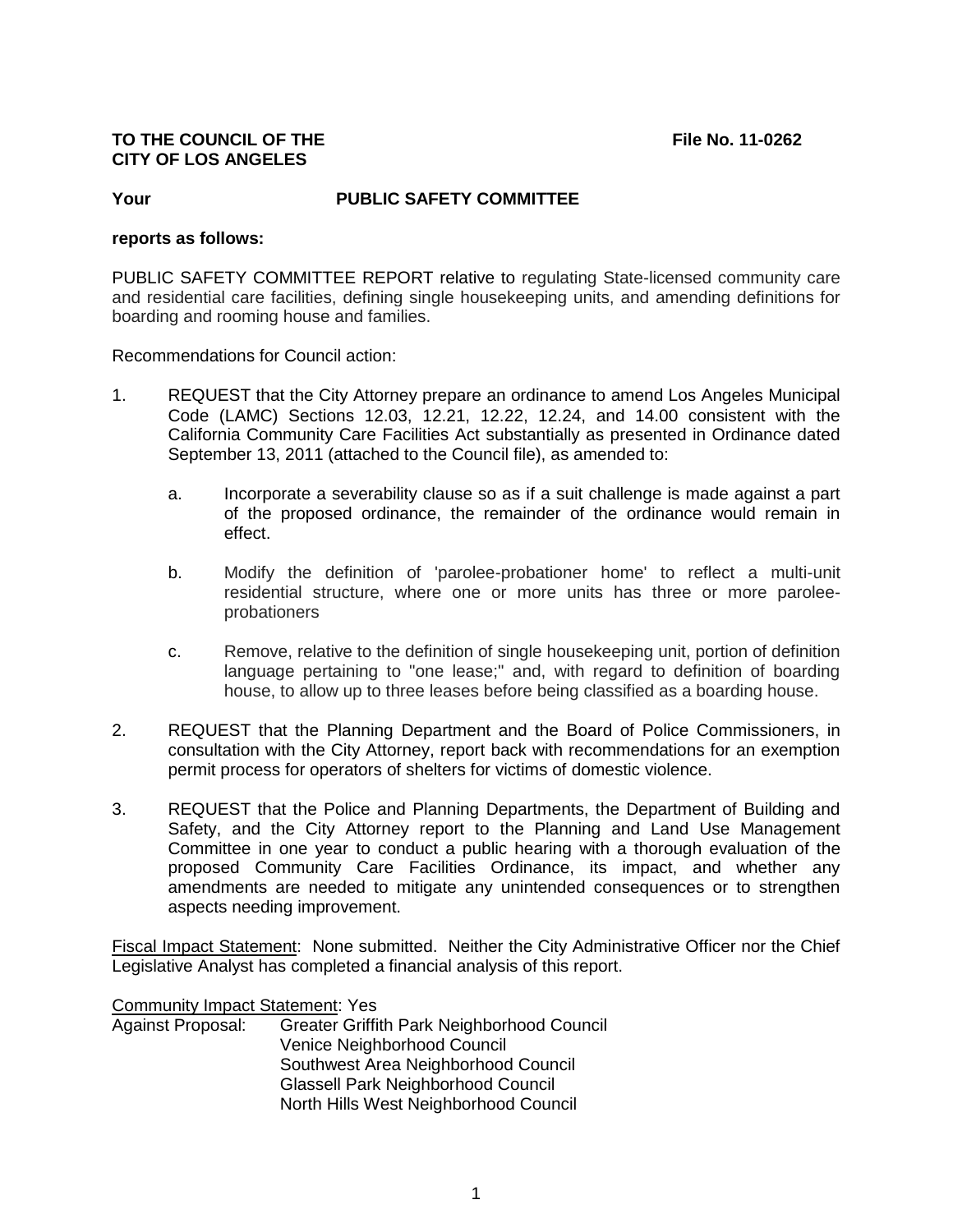|               | Central Hollywood Neighborhood Council<br>Historic Highland Park Neighborhood Council<br>Hollywood Studio District Neighborhood Council                              |
|---------------|----------------------------------------------------------------------------------------------------------------------------------------------------------------------|
| For Proposal: | <b>Studio City Neighborhood Council</b><br><b>Westwood Neighborhood Council</b><br>Granada Hills South Neighborhood Council<br>North Hills West Neighborhood Council |
| Comments:     | Mar Vista Neighborhood Council                                                                                                                                       |

#### SUMMARY

Accompanying a report to Council dated September 13, 2011 (attached to the Council file), the City Attorney presents Ordinance relative to regulating State-licensed community care and residential care facilities, defining single housekeeping units, and amending definitions for boarding and rooming house and families. City Attorney states that the Ordinance balances the goal of the California Community Care Facilities Act, and other state laws, to expand housing for the disabled by creating additional residential housing opportunities for residents in larger statelicensed residential facilities, while maintaining the quality of life in low-density residential neighborhoods.

According to the City Attorney, State law prevents cities from regulating smaller licensed facilities serving six or fewer residents differently from other single-family residences. In addition, state licensed facilities serving seven or more residents currently are required to obtain a conditional use permit before operating in any zone. The accompanying Ordinance adds to the LAMC definitions of Community Care Facility, licensed; Residential Care Facility for the Elderly, licensed; and Alcoholism or Drug Abuse Recovery or Treatment Facility, licensed. The definitions, along with other Code amendments, permit facilities serving seven or more residents to operate as "public benefit projects" in any zone, including low-density residential zones, through a ministerial process, subject to specific parking, density, noise, and other land use based performance standards.

The City Attorney goes on to report that the accompanying Ordinance also enhances the City's enforcement capabilities concerning unauthorized boarding houses operating in lowdensity residential zones, thereby maintaining the stable, non-transient residential character of these zones. The accompanying Ordinance updates and amends the definitions of "Boarding House" and "Family," and adds a definition for "Single Housekeeping Unit" to enforce the distinction between residential and commercial uses, (i.e., boarding houses). A "Single Housekeeping Unit" is defined as a unit of people living together as a traditional family, by sharing monetary responsibilities, chores and experiences; and where residents rent the unit, they must do so under one lease and have control over the makeup of the household occupying the unit a Boarding House is defined as any place providing lodging for residents in separate guest rooms or under two or more leases. Under the accompanying Ordinance, boarding houses are still permitted in R-3 and less restrictive zones and still prohibited in R-1 and in most R-2 zones. The accompanying Ordinance would also prohibit boarding houses from operating in one-family dwellings in RD zones, and adds a definition of Parolee-Probationer Home and permits them as conditional uses only in R-3 and less restrictive zones.

At its special meeting held December 10, 2012, the Public Safety Committee discussed this matter with representatives of the Fire, Police, and Planning Departments, the Department of Building and Safety, and the City Attorney. During the public comment period, speakers opposed to the Ordinance stated that the proposed changes would reduce the availability of